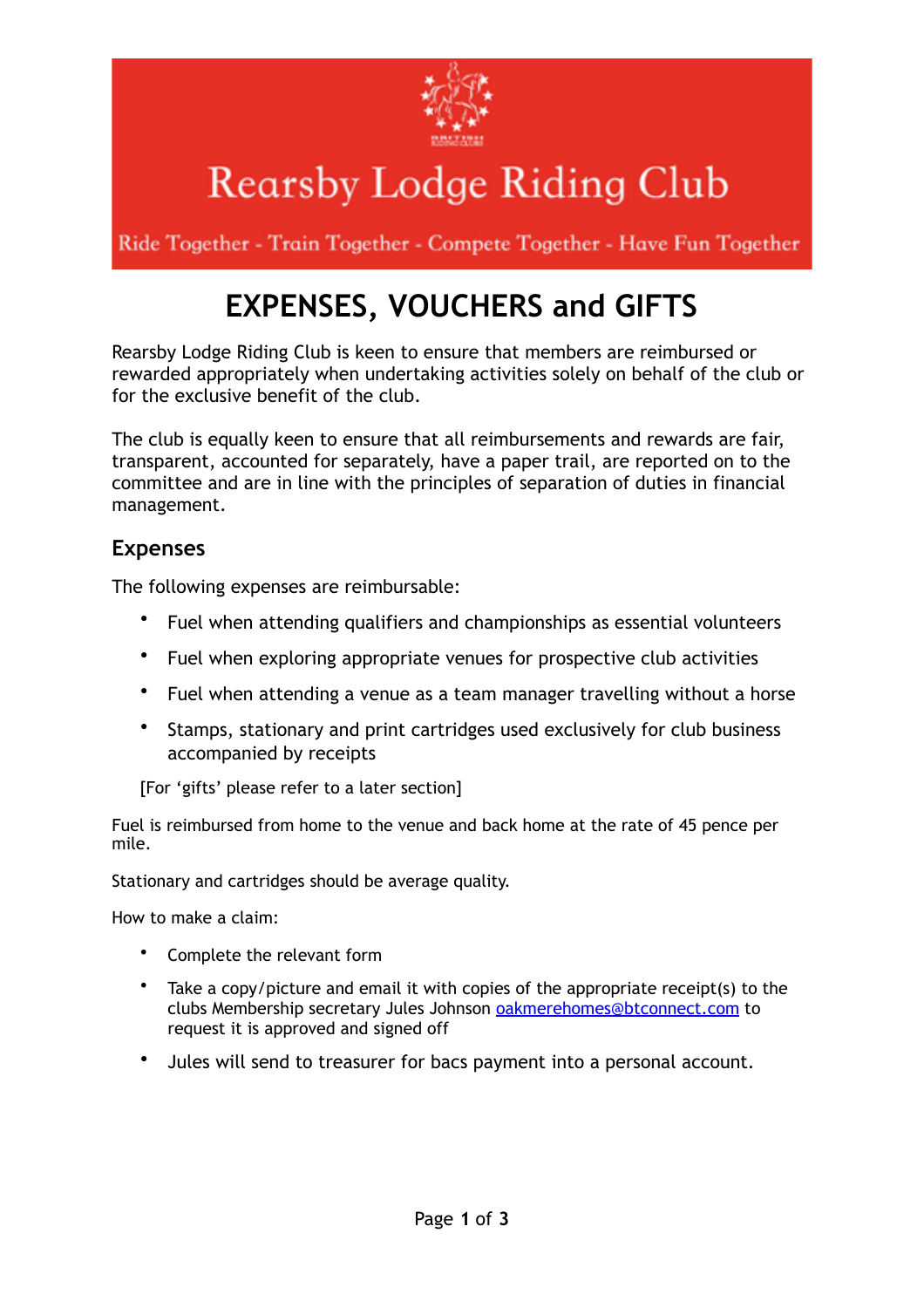| Name           |                       |             |                              |                              |             |
|----------------|-----------------------|-------------|------------------------------|------------------------------|-------------|
| Date           | Reason for<br>journey | Destination | Opening<br>mileage<br>(home) | Closing<br>mileage<br>(home) | Total miles |
|                |                       |             |                              |                              |             |
|                |                       |             |                              |                              |             |
|                |                       |             |                              |                              |             |
|                |                       |             |                              |                              |             |
|                |                       |             |                              |                              |             |
|                |                       |             |                              |                              |             |
|                |                       |             |                              |                              |             |
|                |                       |             |                              |                              |             |
|                |                       |             |                              |                              |             |
|                |                       |             |                              |                              |             |
| Grand<br>total |                       |             |                              |                              |             |

# **Expenses Claim Form**

| Name           |       |                        |      |       |
|----------------|-------|------------------------|------|-------|
| Date           | Items | Reason for<br>purchase | Cost | Total |
|                |       |                        |      |       |
|                |       |                        |      |       |
|                |       |                        |      |       |
|                |       |                        |      |       |
|                |       |                        |      |       |
|                |       |                        |      |       |
|                |       |                        |      |       |
|                |       |                        |      |       |
|                |       |                        |      |       |
| Grand<br>total |       |                        |      |       |